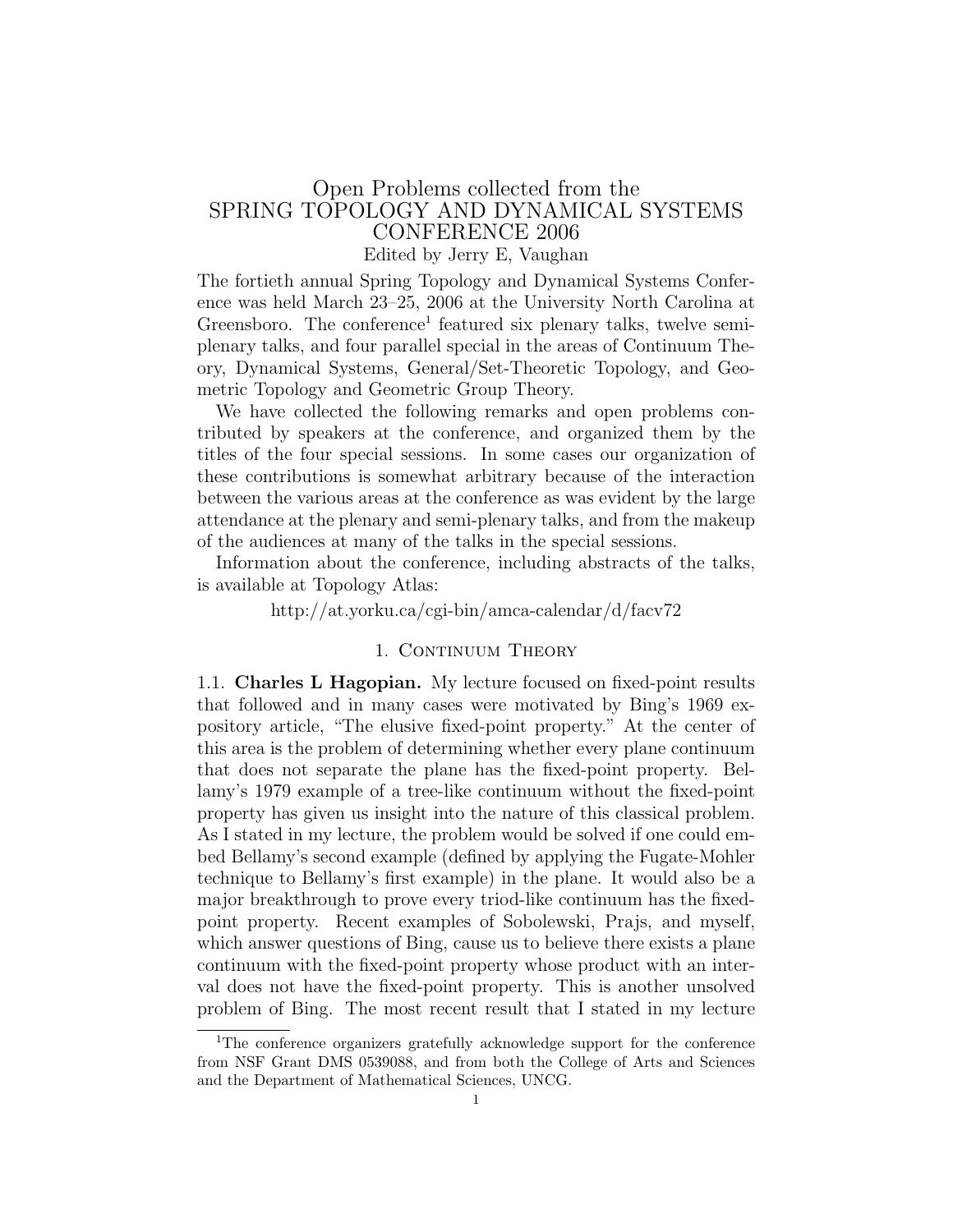is Illanes's beautiful example of a tree-like continuum (a spiral to a triod) whose cone admits a fixed-point-free map. It is not known if the cone over a uniquely arcwise connected plane continuum must have the fixed-point property. Illanes's example can be modified to show the answer to this question is no for uniquely arcwise connected continuum in Euclidean 3-space.

1.2. Sergio Macias. Questions and Problems by the late Professor Janusz J. Charatoinik:

A continuum is a nonempty compact, connected, metric space. A continuum  $X$  is said to be *decomposable* if it is the union of two of its proper subcontinua. The continuum  $X$  is *indecomposable* if it is not decomposable. The continuum  $X$  is hereditarily decomposable (hereditarily indecomposable) provided that each of its nondegenerate subcontinua is decomposable (indecomposable).

A dendroid is an arcwise connected continuum such that the intersection of any two subcontinua is connected. A *dendrite* is a locally connected dendroid.

By a map we mean a continuous function. A surjective map  $f: X \to Y$ Y between continua is said to be:

(i) open provided for each open subset U of X,  $f(U)$  is open in Y.

(ii) monotone if  $f^{-1}(y)$  is connected for every  $y \in Y$ .

(iii) light provided that  $f^{-1}(y)$  is totally disconnected for each  $y \in Y$ .

Given a continuum  $X$ , the *hyperspaces* of  $X$  are:

 $2^X = \{A \subset X \mid A \text{ is nonempty and closed}\};$ 

 $C_n(X) = \{A \in 2^X \mid A \text{ has at most } n \text{ components}\};$ 

 $F_n(X) = \{A \in 2^X \mid A \text{ has at most } n \text{ points}\}.$ 

We topologize these sets with the *Hausdorff metric* defined by:

 $H(A, B) = \inf \{ \varepsilon > 0 \mid A \subset N(\varepsilon, B) \text{ and } B \subset N(\varepsilon, A) \}$ 

where  $N(\varepsilon, A)$  is the  $\varepsilon$ -open ball about A.

**Remark.** In the literature  $C_1(X)$  is denoted by  $C(X)$ . The interest on  $C_n(X)$  is recent.

Characterization of dendrites is one of the oldest problems in the study of dendroids. In [4] there are over 60 equivalent definitions of dendrites. Some of these definitions are in terms of maps. A problem from [4] is: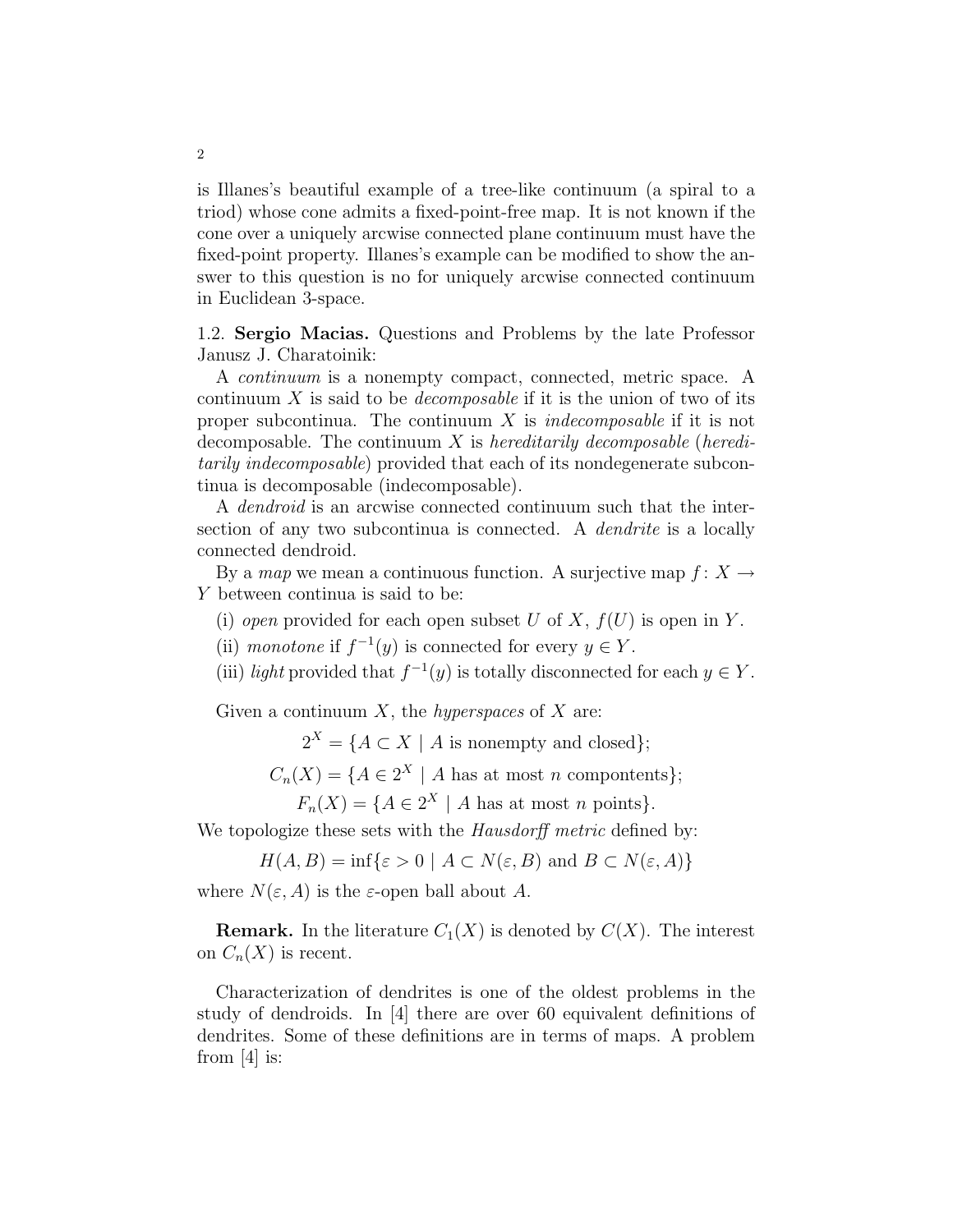$(1)$  Characterize all dendrites X having the property that each open image of X is homeomorphic to X. [4, Problem 2.14]

Professor Charatonik proved the following result:

**Theorem 1.** Let D be a dendrite. For any compact space X and for any light open map  $f: X \to Y$ , where  $D \subset Y$ , there exists a homeomorphic copy  $D' \subset X$  of D such that  $f|_{D'} : D' \to Y$ D is a homeomorphism.  $[1]$ 

Motivated by Theorem 1, we have the following problem:

 $(2)$  Characterize all dendrites X having the property if a dendrite Z can be mapped onto X by a monotone map, then Z contains a homeomorphic copy of  $X$ . [1, Problem 1.3]

Professor Charatonik was the first person interesting in generalized homogeneity. Let  $\mathcal M$  be a class of surjective maps of continua. We say that a continuum  $X$  is *homogeneous with re*spect to M provided that for any two points  $x_1$  and  $x_2$  of X there exists  $f \in \mathcal{M}$  such that  $f(x_1) = x_2$ .

(3) What dendrites are homogeneous with respect to monotone maps? [2, Question 7.2]

A continuum X has the property of Kelley provided that for every  $\varepsilon > 0$ , there exists  $\delta > 0$  such that for any two points  $a, b \in X$  with  $d(a, b) < \delta$  and any  $A \in C(X)$ , there exists  $B \in C(X)$  such that  $b \in B$  and  $H(A, B) < \varepsilon$ .

The property of Kelley has been proved to be an important one. For example, if a continuum  $X$  has the property of Kelley, then  $2^X$  and  $C_n(X)$  are contractible. Professor Charatonik asked:

(4) For what continua X does the property of Kelley imply local connectedness of  $X$  at some point? [3, Question 5.20]

Regarding hyperspaces, a geometric way to see hyperspaces is as a "cone", even though it is not true that all hyperspaces are homeomorphic to cones, they have a lot of similarities and there are some cases in which a hyperspace is homeomorphic to a cone. With this in mind, Professors Nadler and Macías have the following questions: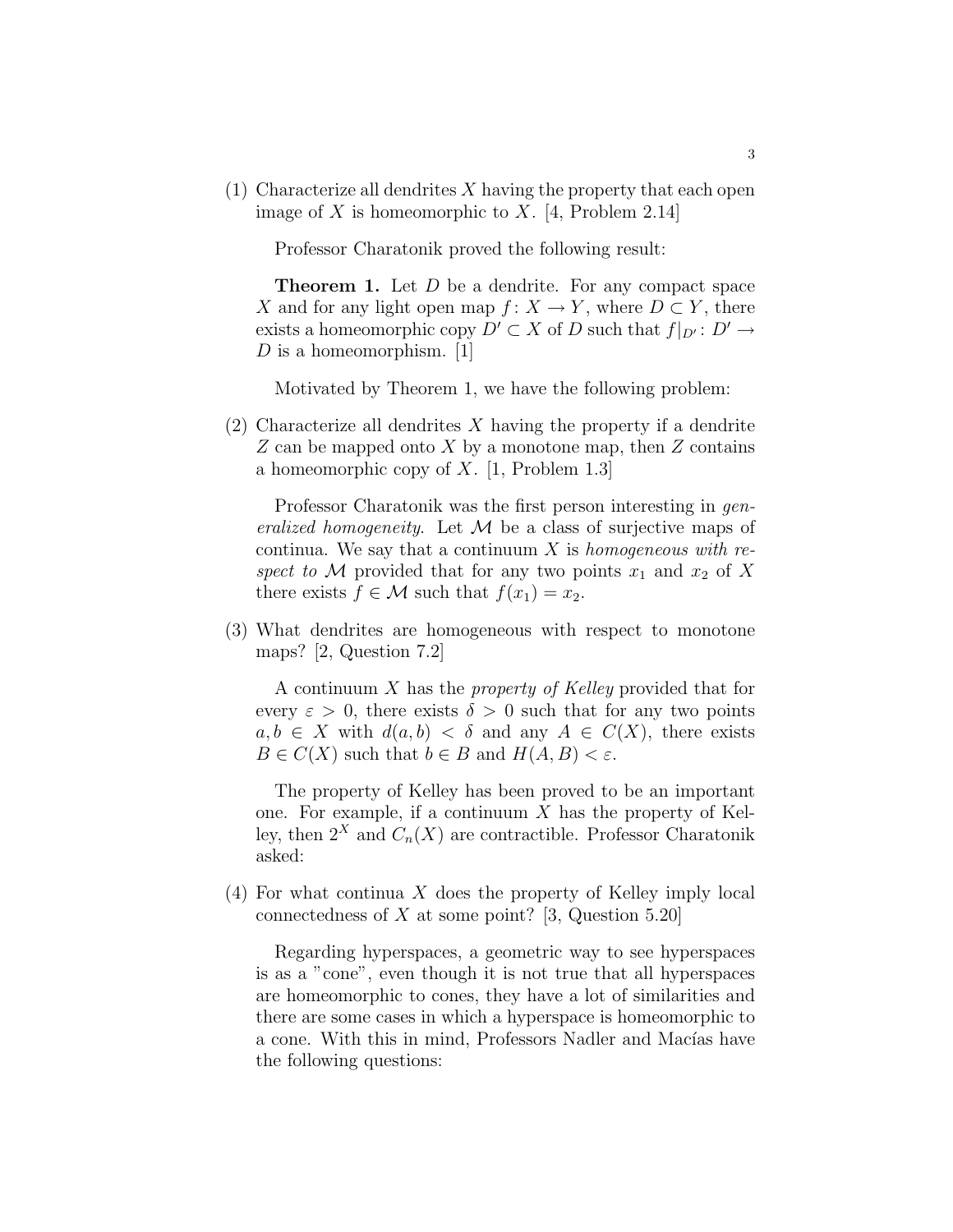- $(5)$  Does there exist a continuum X, that is not an arc, for which there is an integer  $n \geq 2$  such that  $C_n(X)$  is homeomorphic to the product of two finite-dimensional continua? [6, Question 4.12]
- $(6)$  Does there exist an indecomposable continuum X such that  $C_n(X)$  is homeomorphic to the cone over a finite-dimensional continuum for some  $n \geq 2$ ? [6, Question 3.7]
- $(7)$  Does there exist a hereditarily decomposable continuum X such that is neither an arc nor a simple m-od such that  $C_n(X)$  is homeomorphic to the cone over a finite-dimensional continuum for some  $n > 2$ ? [5, Question 3.3]

### References

[1] J. J. Charatonik, Dendrites and monotone mappings, Math. Pannon. 15 (2004), 115-125.

[2] J. J. Charatonik, Monotone mappings of universal dendrites, Topology Appl. 38 (1991) 163-187.

[3] J. J. Charatonik, On acyclic curves. A survey of results and problems, Bol. Soc. Mat. Mexicana, (3) 1 (1995), 1-39.

[4] J. J. Charatonik and W. J. Charatonik, Dendrites, Aportaciones Matemáticas, Comunicaciones  $# 22$ , Sociedad Matemática Mexicana, (1998), 227-253.

[5] S. Macías, Fans whose hyperspaces are cones, Topology Proc., 27 (2003), 217-222.

[6] S. Macías and S. B. Nadler, Jr., *n*-fold hyperspaces, cones and products, Topology Proc., 26 (2001-2002), 255-270.

1.3. **Patricia Pellicer-Covarrubias.** Let  $m \in \mathbb{N}$ . We say that a continuum X is  $\frac{1}{m}$ -homogeneous provided that the action of the group of homeomorphisms of  $X$  onto itself has exactly  $m$  orbits. A continuum is indecomposable provided it cannot be expressed as the union of two of its proper subcontinua.

# Problem 1.1. Is there a  $\frac{1}{2}$ -homogeneous indecomposable arclike (or circle-like) continuum?

It is known that if X is a 1-dimensional continuum, then  $Cone(X)$ is  $\frac{1}{2}$ -homogeneous if and only if X is an arc or a simple closed curve. It is also known that this cannot be generalized to dimension  $n \geq 4$  ([3]). Thus, we have the following question: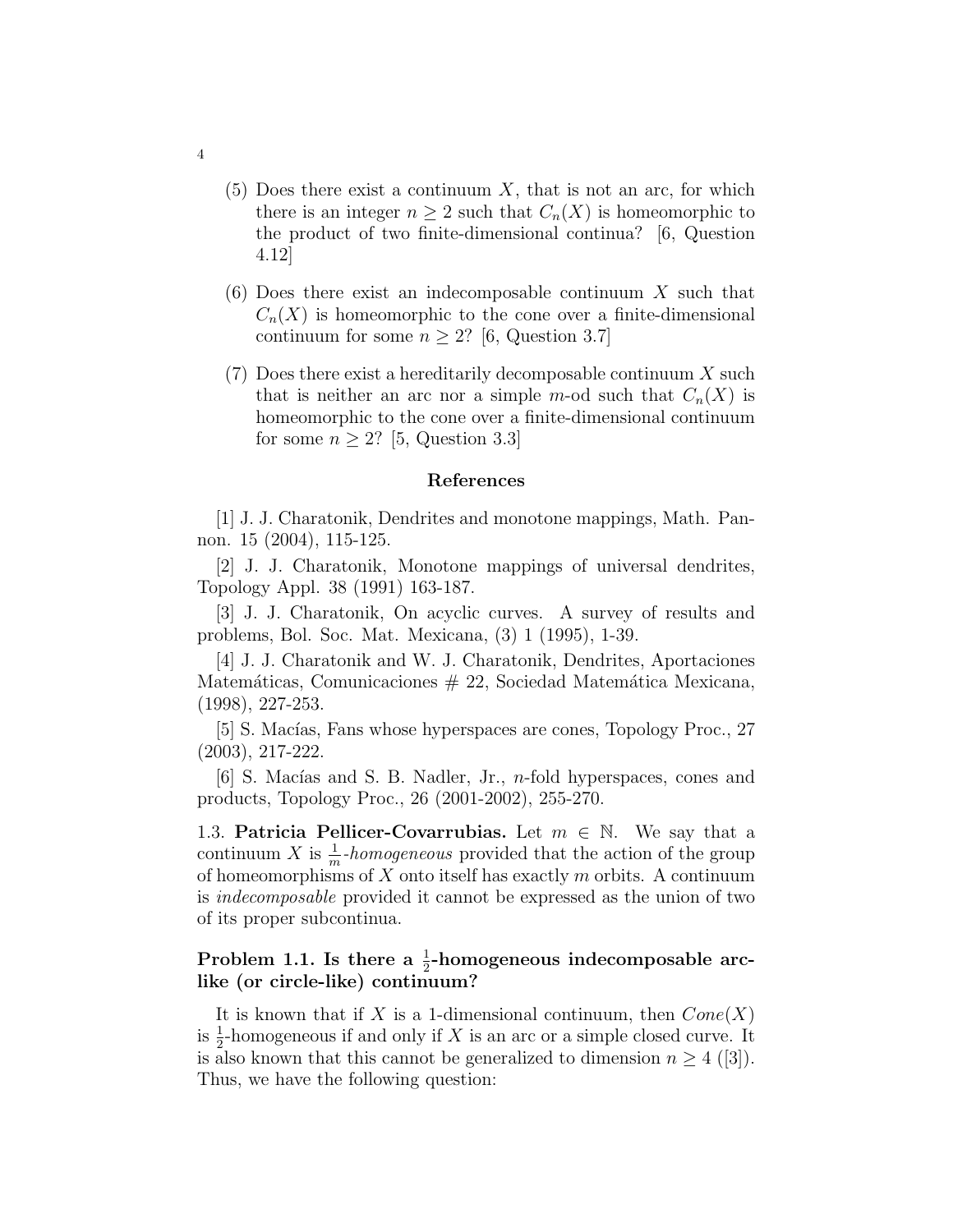Problem 1.2. a) If X is a continuum of dimension  $n = 2$  or 3 such that  $Cone(X)$  is  $\frac{1}{2}$ -homogeneous, must X be an *n*-cell or an *n*-sphere? What about when  $X$  is locally connected?

b) If the cone over a finite-dimensional continuum is  $\frac{1}{2}$ homogeneous, must the cone be an *n*-cell? What about when X is locally connected?

Other results and problems related to  $\frac{1}{2}$ -homogeneity on cones of continua can be found in [3].

For a continuum X, the *hyperspace*  $2^X$  is the space of all closed, nonempty subsets of  $X$  with the Hausdorff metric. We also define:  $C(X) = \{A \in 2^X : A \text{ is connected}\}\$ and  $C_n(X) = \{A \in 2^X : A \text{ has at }$ most  $n$  components.

Recent research ([1]) has shown that if there exists a positive integer k such that X does not contain k-ods, then  $C_n(X)$  is  $\frac{1}{2}$ -homogeneous if and only if: i)  $n = 1$  and X is an arc or a simple closed curve, or ii)  $n = 2$  and X is an arc. Moreover, if X is locally connected, then  $C_n(X)$  is  $\frac{1}{2}$ -homogeneous if and only if: i)  $n = 1$  and X is an arc or a simple closed curve, or ii)  $n = 2$  and X is an arc. The following question remains unanswered:

Problem 1.3. If X is a continuum such that  $C_n(X)$  is  $\frac{1}{2}$ -homogeneous, then is  $X$  an arc or a simple closed curve?

We conclude noting that  $\frac{1}{2}$ -homogeneity has been of recent interest and we invite the reader to look for results and problems on the topic in [1], [2], [3], [4] and [5].

### References

 $[1]$  A. Illanes, *Hyperspaces with Exactly Two or Three Orbits*, to appear in Aportaciones Matemáticas de la Sociedad Matemática Mexicana.

[2] S. B. Nadler, Jr., and P. Pellicer-Covarrubias, Hyperspaces with exactly two orbits, Glasnik Mat.  $41$ , no.1 (2006), 141-157.

[3] S. B. Nadler Jr., and P. Pellicer-Covarrubias, Cones that are  $\frac{1}{2}$ homogeneous, Houston J. of Math. 33, no.1 (2007), 229–247.

[4] S. B. Nadler, Jr., P. Pellicer-Covarrubias, I. Puga.  $\frac{1}{2}$ -homogeneous continua with cut points, to appear in Topology Appl.

[5] V. Neumann-Lara, P. Pellicer-Covarrubias and I. Puga,  $On \frac{1}{2}$ homogeneous continua, Topology Appl. **153** (2006), 2518–2527.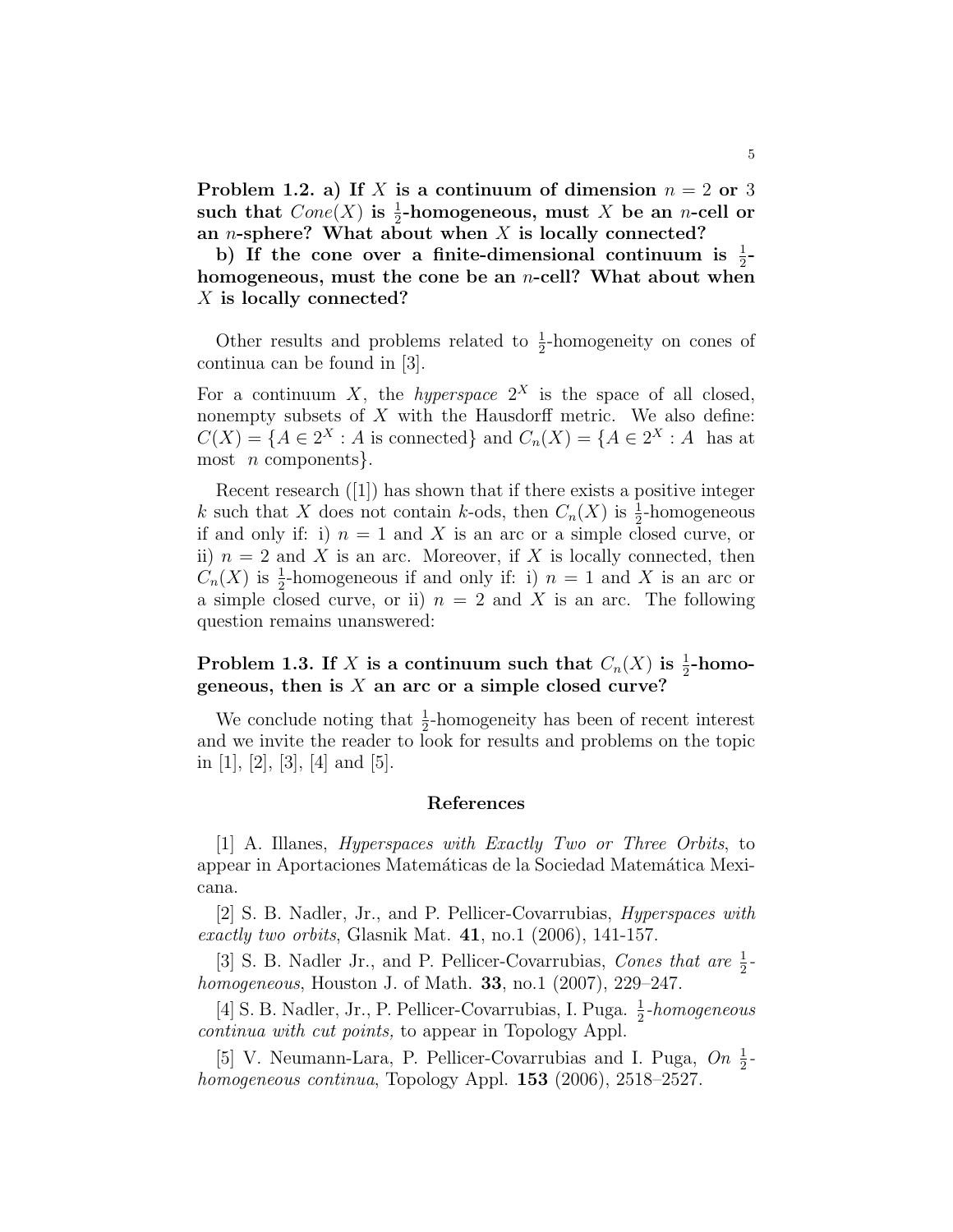### 2. Dynamical Systems

2.1. Louis Block. Let  $f$  be a continuous map of the interval  $I$  to itself. Let  $(I, f)$  denote the inverse limit space obtained from the inverse sequence all of whose maps are  $f$  and all of whose spaces are  $I$ . Suppose that f has a periodic point of period larger than one, and  $(I, f)$  is homeomorphic to the pseudoarc. Does it follow that  $f$  has periodic points of all periods?

Partial results appear in the paper of Block, Keesling, and Uspenskij, "Inverse limits which are the pseudoarc," Houston Journal of Mathematics, volume 26, #4, 2000, Pages 629 - 638.

2.2. Henk Bruin. Let me add some questions that are related to my own talk. They involve inverse limit spaces of unimodal maps, and not chaotic attractors as such. I see these inverse limit spaces as a step towards understanding the structure of, for example, strange Henon attractors. The questions below can, with minor changes in wording, be asked just as well for Henon attractors.

An inverse limit space of bonding map  $f : X \to X$  on metric space X is the set of backward orbits  $\{x = (x_0, x_1, x_2, ...) : x_i = f(x_{i+1} \in X\}$ equipped with product topology. In general, they are continua (compact, connected, metric spaces) of a very intricate structure. Within dynamics, they play a role in describing chaotic attractors.

If  $f: I \to I$  is an endomorphism of the interval (such as the logistic map  $f(x) = ax(1-x)$ , a major question, attributed to Ingram, is whether two non-conjugate maps can have homomorphic inverse limit spaces. This question has been settled (Kailhofer, Stimac, Block et al.) only for maps with a finite critical omega-limit set, i.e. the set  $\omega(c)$  of limit points of the orbit of the critical point  $c$  is finite.

More detailed questions are: 1) Is it true that every self-homeomorphism on the inverse limit space is homotopic to an iterate of the shifttransformation  $\sigma(x_0, x_1, x_2, ...) = (f(x_0), x_0, x_1, x_2, ...)$ ? 2) Can one recapture dynamical features, such as the entropy of the bonding map, from the topological structure of the inverse limit space? 3) Are any pair of arc-composants (i.e. continuous bijective images of the real line within the inverse limit space homeomorphic to each other. If not, classify them. 4) It is shown (Barge and Diamond) that if  $c$  is periodic, then some collection of arc-composants  $A_k$  are asymptotic to each other, i.e. each  $A_k$  allows a parametrization  $g_k : R \to A_k$  such that the distance  $d(q_k(t), q_l(t)) \to 0$  as  $t \to \infty$ , and  $k \neq l$ . Are there any asymptotic arc-composants when  $c$  is not periodic, and if so, classify them.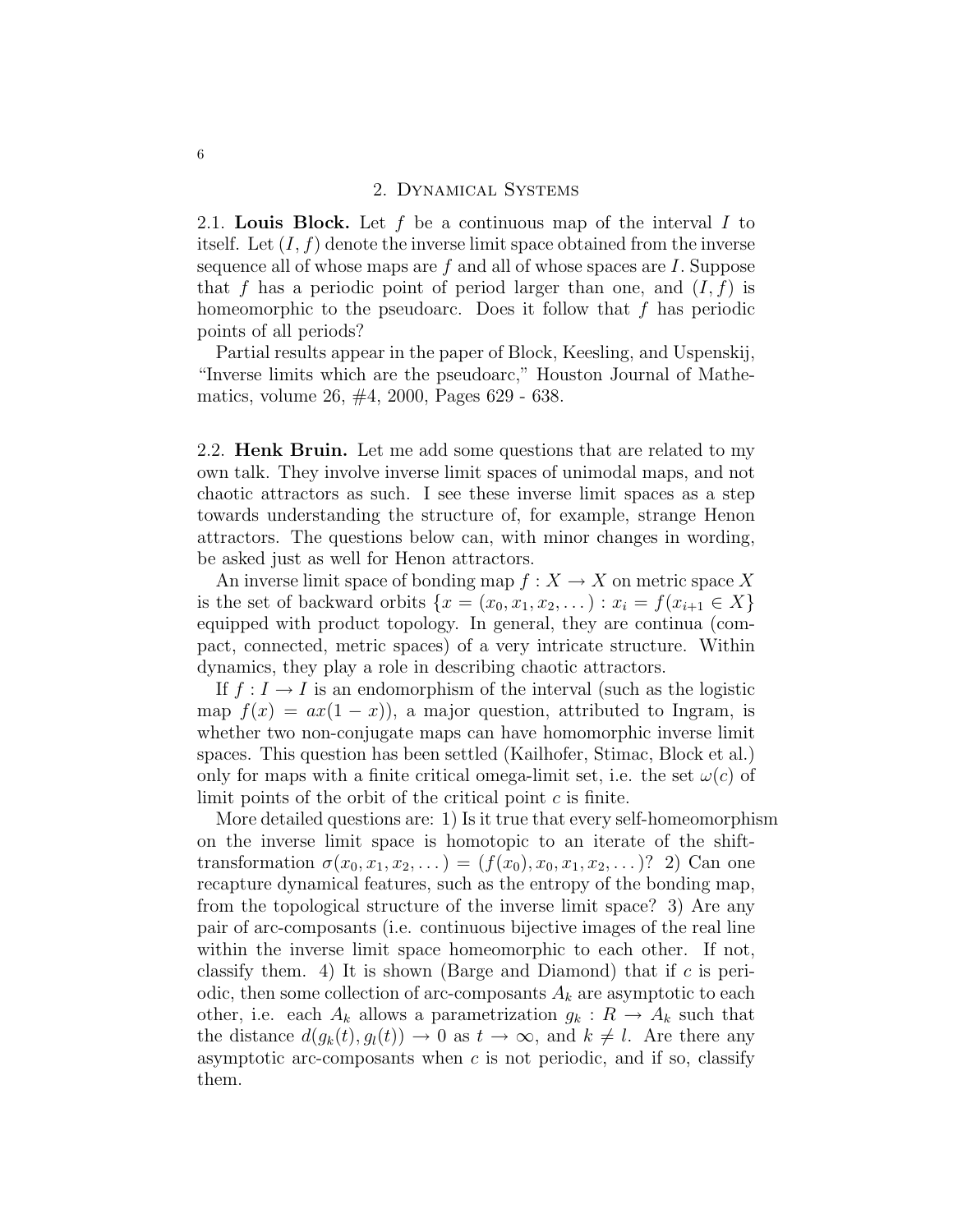One specific example, stemming from my paper (H Bruin, Asymptotic arc-components of unimodal inverse limit spaces, Top. Appl. 152 (2005) 182 - 200.) is the logistic map where c has period 3. In this case, there is a self-asymptotic arc-composant  $A$ , i.e. there is a parametrization  $q: R \to A$  such that  $d(q(t), q(-t)) \to 0$  as  $t \to \infty$ . This arc-composant would be a strong candidate for not being homeomorphic to another arc-composant in the space, but so far I haven't been able to prove it.

# 2.3. Grzegorz Graff. Periodicity of indices of iterations for homeomorphisms

Let  $ind(f, x_0)$  be a local fixed point index at  $x_0$ , where f is a selfmap of  $\mathbb{R}^m$ . Under the assumption that  $x_0$  is an isolated fixed point for each  $f^n$  (i.e. for each n there is an isolation neighborhood  $U_n$ )  $\{ind(f^n,0)\}_{n=1}^\infty$  is well-defined.

The sequence of indices of iterations is a powerful device in periodic point theory. Its applications are specially fruitful if it is known that  ${ind}(f^n, 0)$ <sub>n=1</sub> is a periodic sequence.

Problem 1 Let f be a homeomorphism of  $\mathbb{R}^m$ . Assume that: (\*) there is a neighborhood U of  $x_0$  such that there are no periodic orbit, except for  $x_0$ , in U. Is that true that  $\{ind(f^n, 0)\}_{n=1}^{\infty}$  is a periodic sequence?

Comment 1 Without the assumption (∗) this statement is true for  $m = 1$  (in an obvious way) and  $m = 2$  (cf. [2], [5]). It is false for  $m \geq 3$  $(cf. [1]).$ 

Problem 2 What if we change the assumption (∗) in Problem 1 by the stronger condition:  $(**)$  x<sub>0</sub> is not a repelling fixed point and there is a neighborhood U of  $x_0$  such that  $\bigcap_{k\in\mathbb{Z}} f^k(U) = \{x_0\}$  (i.e.,  $\{x_0\}$  is an isolated invariant set).

Comment 2 Except for periodicity, strong restrictions on the form of indices of iterations were found in this case for  $m = 2$  (cf. [3], [4], [6]).

References

[1] I. K. BABENKO and S. A. BOGATYI, The behavior of the index of pe riodic points under iterations of a mapping, Math. USSR Izv. 38 (1992), 1-26.

[2] M. BROWN, On the fixed point index of iterates of planar homeomorphisms, Proc. Amer. Math. Soc. 108 (1990), no. 4, 1109-1114.

[3] P. CALVEZ and J.-C. YOCCOZ, Un th?eoreme dindice pour les hom?eomorphismes du plan au voisinage dun point fixe, Annals of Math. 146 (1997), 241-293.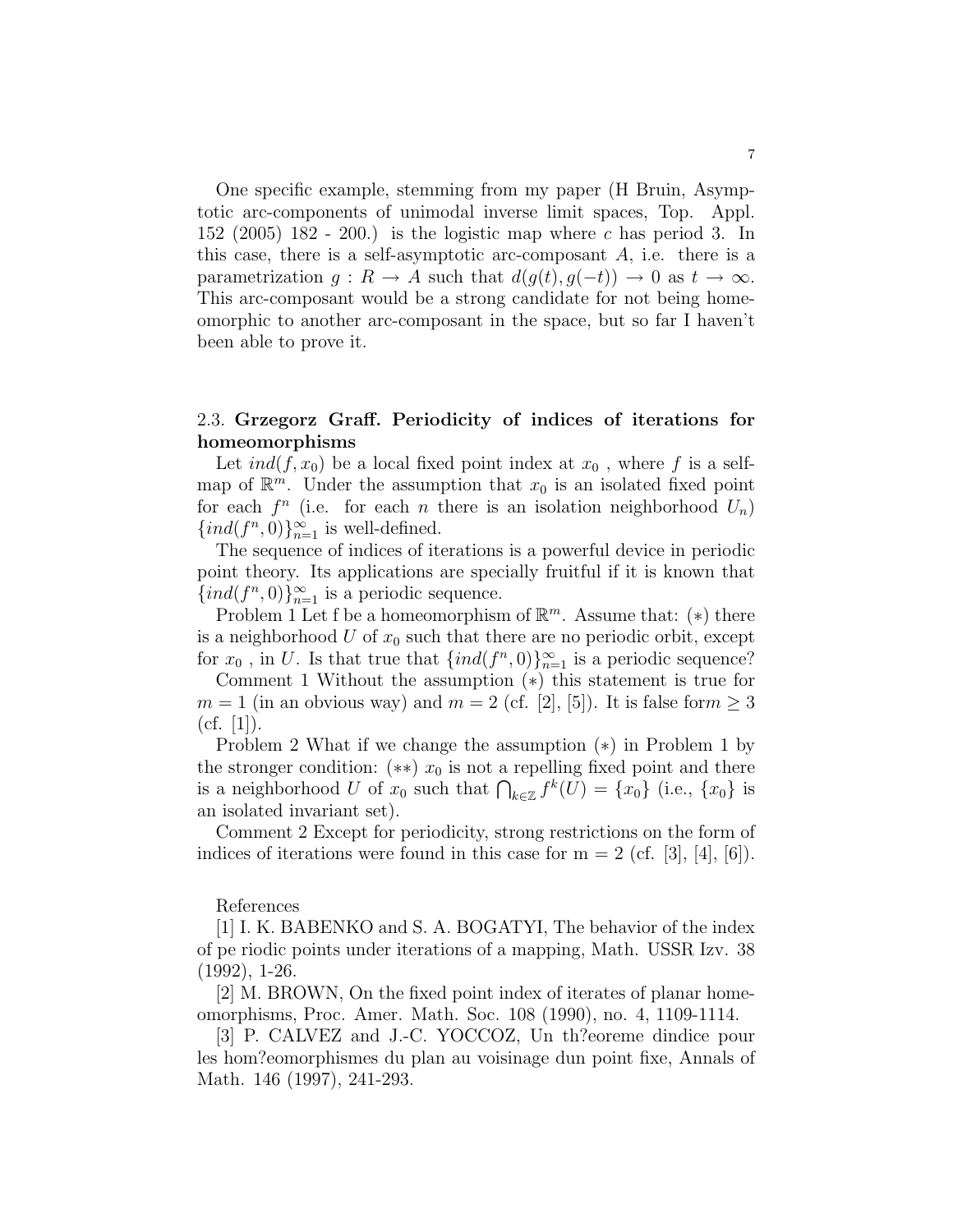[4] J. FRANKS, The Conley index and non-existence of minimal homeomorphisms, Proceedings of the Conference on Probability, Ergodic Theory, and Analysis (Evanston, IL, 1997), Illinois J. Math. 43 (1999), no. 3, 457-464.

[5] G. GRAFF and P. NOWAK-PRZYGODZKI, Fixed point indices of iterations of planar homeomorphisms, Topol. Methods Nonlinear Anal. 22 (2003), no. 1, 159-166.

[6] F. R. RUIZ DEL PORTAL and J. M. SALAZAR, Fixed point index of iterations of local homeomorphisms of the plane: a Conley index approach, Topology 41 (2002), no. 6, 1199-1212.

2.4. Krystyna Kuperberg. Definitions. A dynamical system, or an R-action, on a metric space X is a continuous map  $\Phi : \mathbb{R} \times X \to X$ such that  $\Phi(0, p) = p$  and  $\Phi(t + s, p) = \Phi(s, \Phi(t, p))$  for  $p \in X$  and t and s in R. A trajectory of a point p is the set  $\Phi(\mathbb{R} \times \{p\})$ . A point  $p$  whose trajectory consists of  $p$  is a fixed point. A periodic trajectory is a trajectory homeomorphic to  $S^1$ . The trajectories are *uniformly* bounded if the set of diameters is bounded. A set A is invariant if  $p \in A$  implies  $\Phi(\mathbb{R} \times \{p\}) \subset A$ . An invariant set is *isolated* if there is neighborhood of A in which A is the largest invariant set.

If X is furnished with a measure, then  $\Phi$  is *measure preserving* if for each  $t \in \mathbb{R}$ , the map  $\Phi(t, p) : X \to X$  is measure preserving.

If X is a 3-manifold, then a trajectory of p is wild if the closure of  $\Phi(\mathbb{R}^+\times\{p\})$  or the closure of  $\Phi(\mathbb{R}^+\times\{p\})$  is a wild arc.

A compact invariant set  $A \subset X$  is *stable* if for every neighborhood U of A, there exists a neighborhood V of A such that  $\{\Phi(t,p) | t \geq 0, p \in$  $V$   $\subset U$ . A compact set A is *movable* in X if for every neighborhood U of A there exists a neighborhood V of A such that for every neighborhood W of A there is a homotopy  $H: V \times [0,1] \to U$  such that  $H(p, 0) = p$  and  $H(p, 1) \in W$  for  $p \in V$ . (Note that the definition of movability is unrelated to the dynamical system  $\Phi$ .)

# Questions.

(1) (Greg Kuperberg) Does there exist a fixed point free, measure preserving dynamical system on  $\mathbb{R}^3$  with uniformly bounded trajectories? The question may be modified by requiring additional conditions such as:  $\Phi$  has no periodic trajectories, or  $\Phi$ is  $C^r$   $(r \ge 1)$   $[C^{\infty}, C^{\omega}]$ .

Comment: A fixed point free, measure preserving  $C^0$   $[C^1]$ dynamical system on  $\mathbb{R}^3$  with uniformly bounded trajectories and with a discrete set of periodic trajectories can be modified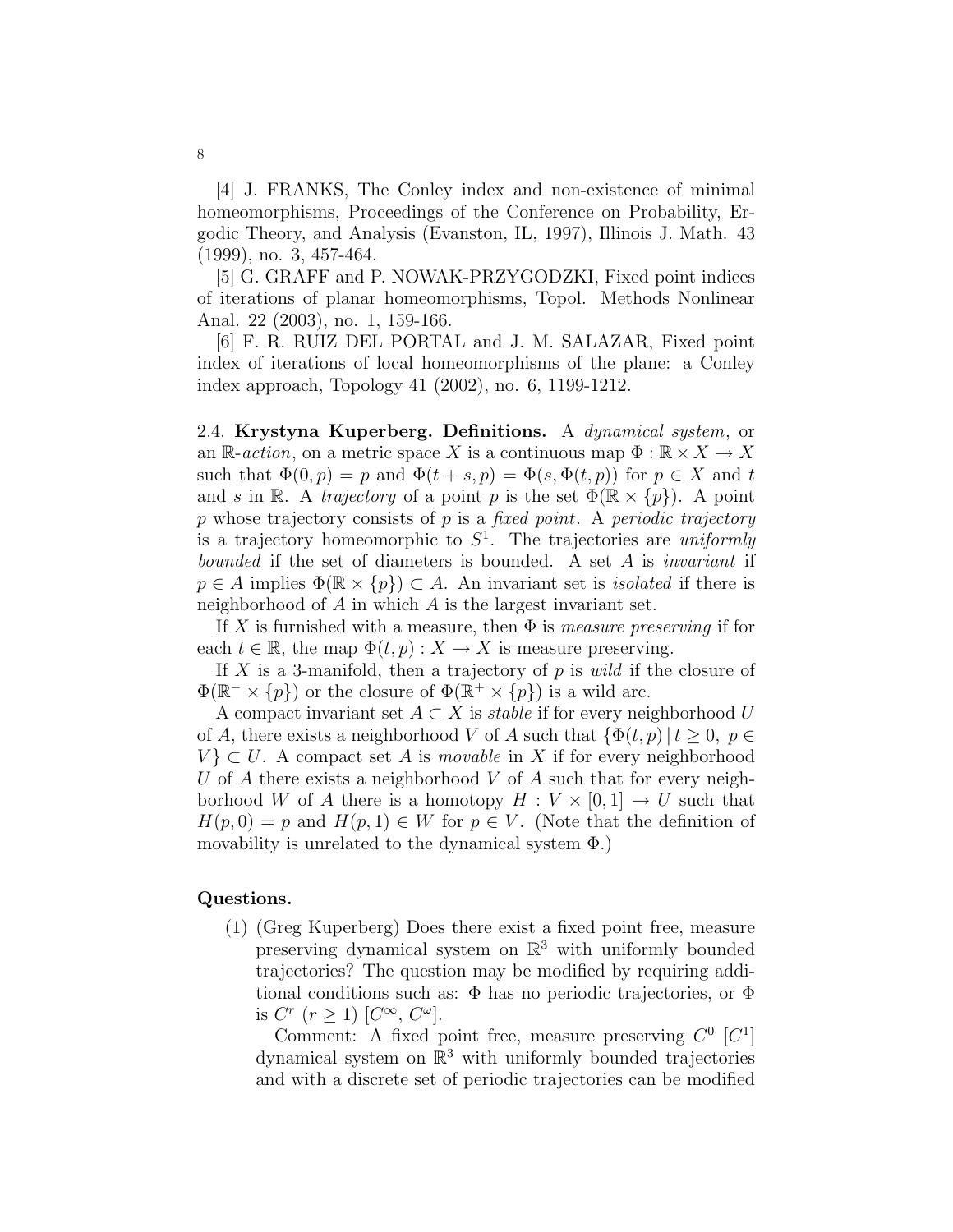to a fixed point free, measure preserving  $C^0$  [ $C^1$ ] dynamical system with uniformly bounded trajectories and no periodic trajectories.

- (2) Let M be a boundaryless 3-manifold.
	- (a) Does there exist a  $C^{\infty}$   $\lbrack C^{r} \rbrack (r \geq 1)$  dynamical system on M with a discrete set of fixed points and with every nontrivial trajectory wild?
	- (b) If M is closed, does there exist a  $C^r$   $(r \ge 1)$   $[C^{\infty}]$  dynamical system on M with exactly one fixed point and with every non-trivial trajectory wild? In particular, does such a dynamical system exist on  $S^3$ ?

Comment: It is known that there exist dynamical systems as above such that the map  $\Phi$  restricted to any of the sets  $\{t\} \times M$ is  $C^{\infty}$ , but  $\Phi$  is only  $C^0$ .

- (3) Does there exist a measure preserving dynamical system on  $\mathbb{R}^3$ with a discrete set of fixed points and with every non-trivial trajectory wild?
- (4) Let A be a compact set invariant under a dynamical system  $\Phi$ on  $\mathbb{R}^3$ .
	- (a) Does every neighborhood U of A contain a compact invariant movable set containing A?
	- (b) Is A contained in a compact invariant movable set?
	- (c) If A is 1-dimensional, does every neighborhood U of A contain a compact invariant movable 1-dimensional set containing A?
	- (d) If A is 1-dimensional, then is A contained in a compact invariant movable 1-dimensional set?
	- (e) If A is a solenoid, does every neighborhood of A intersect a periodic trajectory?
	- (f) If A is a solenoid, does every neighborhood of A contain a periodic trajectory?

Comments: If A is a stable solenoid, then every neighborhood of A contains a periodic trajectory. Otherwise not much is known about the topic. The questions can be modified by adding the assumption that  $\Phi$  is fixed point free. Other modification is to replace  $\mathbb{R}^3$  with the product  $\mathbb{R}^2 \times S^1$  and restrict the class of dynamical systems to suspensions of planar orientation preserving homeomorphisms.

(5) Does there exist a  $C^3$  [ $C^{\infty}$ ] dynamical system on  $S^3$  with no periodic trajectories and every compact invariant set isolated?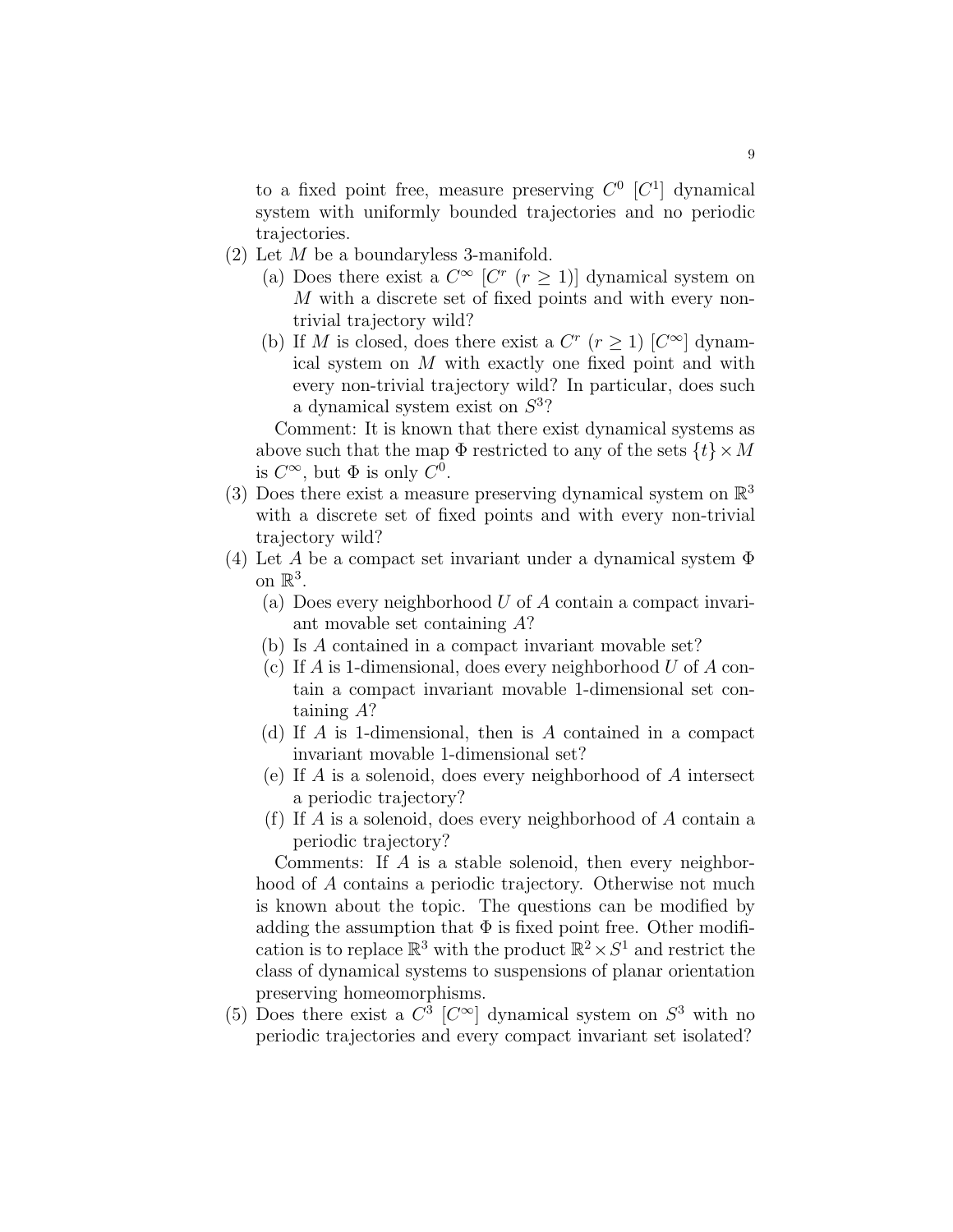2.5. Michal Misiurewicz. For a continuous semiflow  $\Phi$  on a compact space X with a continuous observable cocycle  $\xi$  (that is,  $\xi : [0, \infty) \times$  $X \to \mathbb{R}^m$  and  $\xi(t+s,x) = \xi(t,x) + \xi(s,\Phi^t(x))$ , the rotation set R of  $(X, \phi, \xi)$  consists of limits of the sequences  $(\xi(t_n, x_n)/t_n)_{n=1}^{\infty}$ , where  $t_n$ goes to infinity. By the definition, it is closed, andf if  $\xi$  is time-Lipschitz continuous then it is easy to prove that it is connected.

An *observable function* is a function  $\zeta : X \to \mathbb{R}^m$  such that  $\xi(t, x) =$  $\int_0^t \zeta(\Phi^s(x)) ds$ . If the limit  $\lim_{t\to\infty} \xi(t,x)/t$  exists, it is called the rotation vector of x (or of its orbit). It exists for all periodic orbits and for all generic points of ergodic measures (then it is the integral of the observable function).

Desirable properties of R are:

- (a) Rotation set is convex.
- (b) Rotation vectors of periodic orbits are dense in the rotation set.
- (c) If  $\vec{u}$  is a vector from the interior of R, then there exists a nonempty compact invariant subset  $Y$  of the phase space, such that every point from Y has rotation vector  $\vec{u}$ . Therefore, there exists an ergodic invariant probability measure on the phase space, for which the integral of the velocity is equal to  $\vec{u}$ .

An interesting example example where the rotation set can be considered is a billiard on the *m*-dimensional torus  $\mathbb{T}^m = \mathbb{R}^m / \mathbb{Z}^m$  ( $m \geq 2$ ) with one or more obstacles with smooth boundaries. Then the phase space  $X$  is

$$
(\overline{\mathbb{T}^m \setminus O}) \times S^{m-1}
$$

with incoming and outgoing vectors on the boundary of the obstacle identified. The observable cocycle is the displacement in the lifting, and the observable function is the velocity.

If there is only one obstacle with strictly convex boundary and the If there is only one obstacle with strictly convex boundary and the diameter less than  $\sqrt{2}/4$ , we show in [Alexander Blokh, Michał Misiurewicz and Nándor Simányi, Rotation sets of billiards with one obstacle, Commun. Math. Phys., published online April 14, 2006] that there is a large subset  $AR \subset R$  for which the properties (a)-(c) hold.

**Question 2.1.** Under the above assumptions, do the properties  $(a)-(c)$ hold for the whole rotation set  $R$ ?

Question 2.2. What other assumptions on the obstacles would yield the properties  $(a)-(c)$  for the whole rotation set R or for its substantial subset?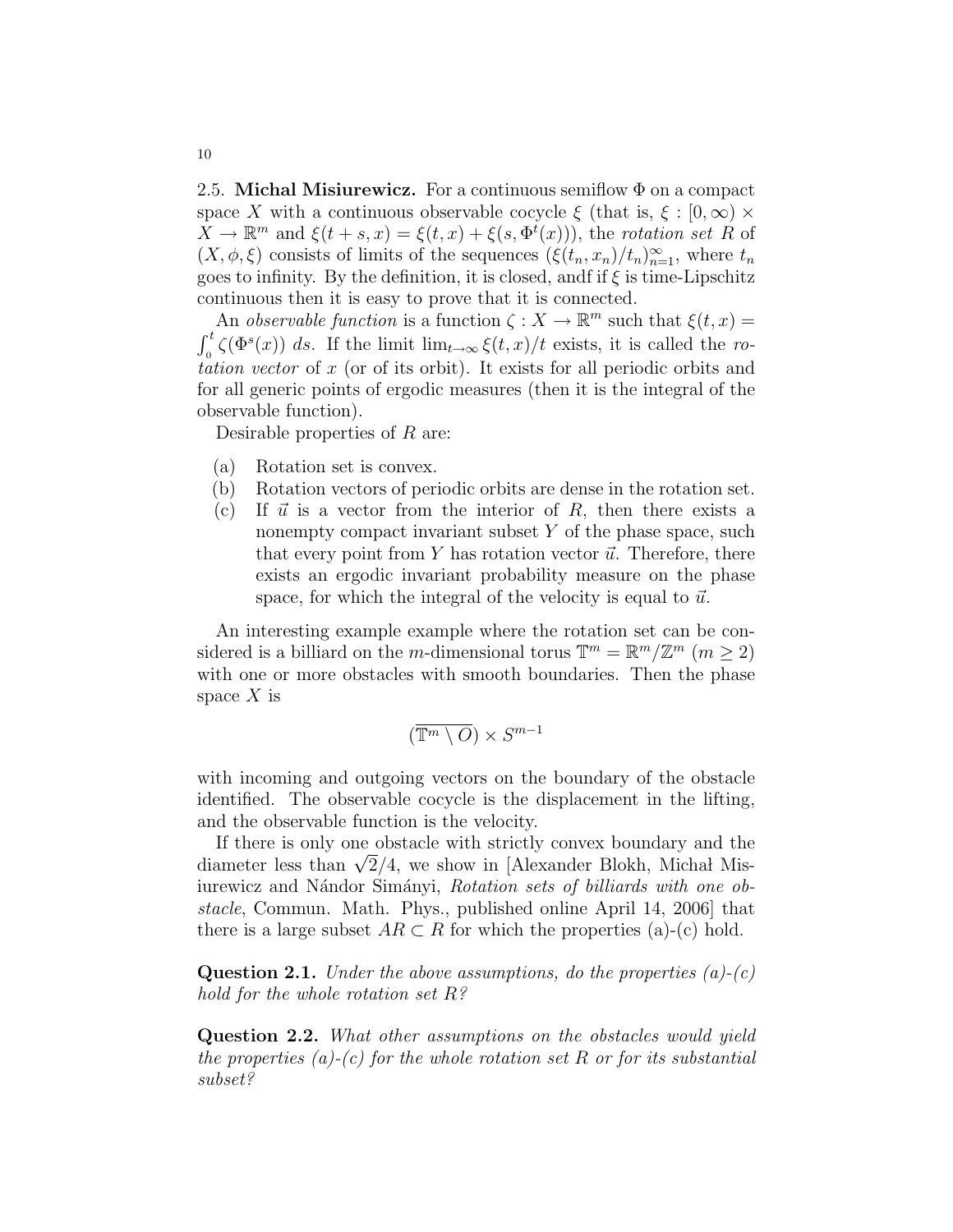# 3. General/Set-Theoretic Topology

3.1. Raushan Buzyakova. We consider only Tychonoff spaces. We say that a space X has a zero-set diagonal if the diagonal  $\Delta_X = \{(x, x):$  $x \in X$  is a zero-set in  $X^2$ . A space X has a regular  $G_{\delta}$ -diagonal if there exists a countable family  $\{U_n\}_n$  of open neighborhoods of  $\Delta_X$  in  $X^2$  such that  $\Delta_X = \cap_n \overline{U}_n$ .

It is proved in [B] that if X has a zero-set diagonal and  $X^2$  has countable extent and then  $X$  is submetrizable. This motivates the following questions.

**Question.** Let X have a zero-set diagonal and countable extent. Is X submetrizable?

**Question.** Is there a non-submetrizable space X with a regular  $G_{\delta}$ diagonal such that  $X^2$  has countable extent?

Recall that a space X is  $\omega_1$ -Lindelöf if every  $\omega_1$ -sized open cover of X contains a countable subcover. It is known that the square of a Cech-complete  $\omega_1$ -Lindelöf space is  $\omega_1$ -Lindelöf [K]. This fact and the mentioned result imply that if a Cech-complete  $\omega_1$ -Lindelöf space has a zero-set diagonal then it is submetrizable. It is known [N] that a paracompact Cech-complete space with a  $G_{\delta}$ -diagonal is metrizable. This prompts the following question.

**Question.** Let X be a Cech-complete  $\omega_1$ -Lindelöf space with a zero-set diagonal. Is X metrizable? What if X is a p-space?

Recall that a space X is linearly Lindelöf if every open cover of  $X$ that forms a chain contains a countable subcover. A slight modification of Sneider's theorem [S] states that a Lindelöf space with a  $G_{\delta}$ diagonal is submetrizable. So far it has been rather hard to distinguish Lindelöfness from linearly Lindelöfess. This motivates the following question.

**Question.** (A. V. Arhangelskii) Let X be a linearly Lindelöf space with a  $G_{\delta}$ -diagonal. Is X submetrizable?

In Arhangelskii's question we do not know answers even if linear Lindelöfness is replaced by  $\omega_1$ -Lindelöfness, or/and  $G_\delta$ -diagonal is replaced by regular  $G_{\delta}$ -diagonal/zero-set diagonal.

### References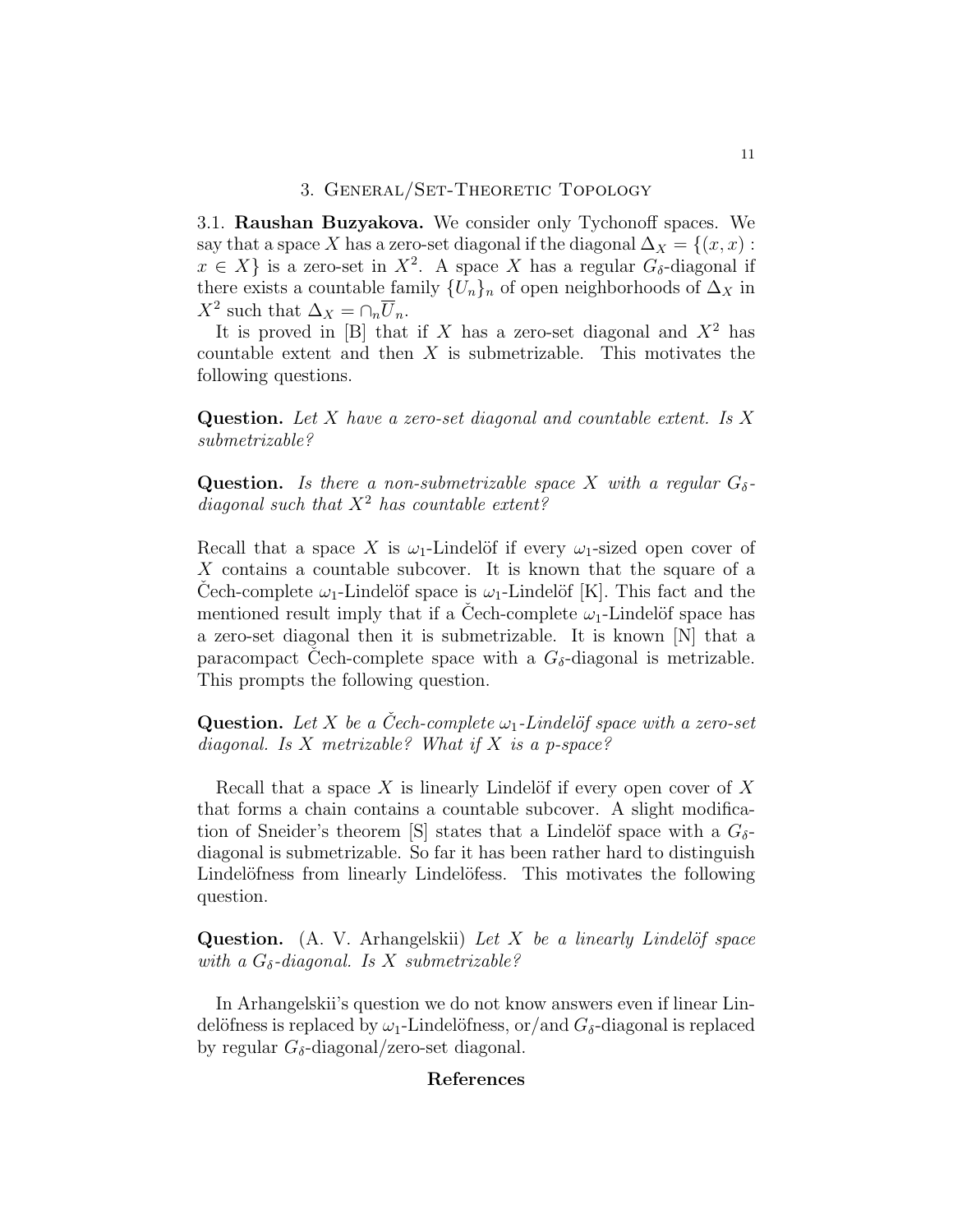[B] Buzyakova R. Z., Observations on spaces with zero-set or regular  $G_{\delta}$ -diagonals, Comment. Math. Univ. Carolinae, 46 3 (2005) 469-473.

[K] A. N. Karpov, *Countable products of Chech-complete linearly* Lindelöf and initially-compact spaces, Vestnik Mosk. Univ. Ser. I Mat-Mekh., 2000, no 5, 7–9, 67.

[S] V. Sneider, Continuous images of Souslin and Borel sets; Metrization theorems, Dokl. Acad. Nauk SSSR, 50, 1959, 77–79.

[N] J. Nagata, On necessary and sufficient condition of metrizability, J. Inst. Polyt. Osaka City Univ. 1(1950), 93-100.

3.2. Gary Gruenhage. The following are some questions that were raised (by the indicated speaker) at the conference.

- $(1)$  Is every paracompact (or Lindelöf, or submetacompact) space a D-space? (D. Burke)
- (2) If X is compact Hausdorff and has a small diagonal, must X be metrizable? (A. Dow)
- (3) Does every Tychonoff connected space have a strictly stronger connected topology? (W. Hu)

3.3. Jan van Mill. All spaces under discussion are separable and metrizable. A space is absolutely Borel if it is a Borel set of every space it is embedded in. A space is analytic if it is a continuous image of the space of irrational numbers. A space is Polish if it is topologically complete. A space is coanalytic if it can be embedded in a Polish space in such a way that its "remainder" is analytic.

Problem 1: Let  $X$  be a Polish space on which some (separable metrizable) group acts transitively. Is there a Polish group that acts transitively on X?

Problem 2: Let X be a Polish space on which some absolutely Borel group acts transitively. Is there a Polish group that acts transitively on X?

Problem 3: Let X be absolute Borel and assume that some (separable metrizable) group acts transitively on it. Is there an absolutely Borel group that acts transitively on  $X$ ?

Problem 4: Let X he a coanalytic, homogeneous and strongly locally homogeneous space. Is there a coanalytic topological group that acts transitively on X?

3.4. F. Javier Trigos-Arrieta. All topological groups are Abelian and Tychonoff.

If  $H$  is a dense subgroup of the topological group  $G$ , then we say that H determines G if  $\widehat{G}$  is topologically isomorphic to  $\widehat{H}$ , when both

12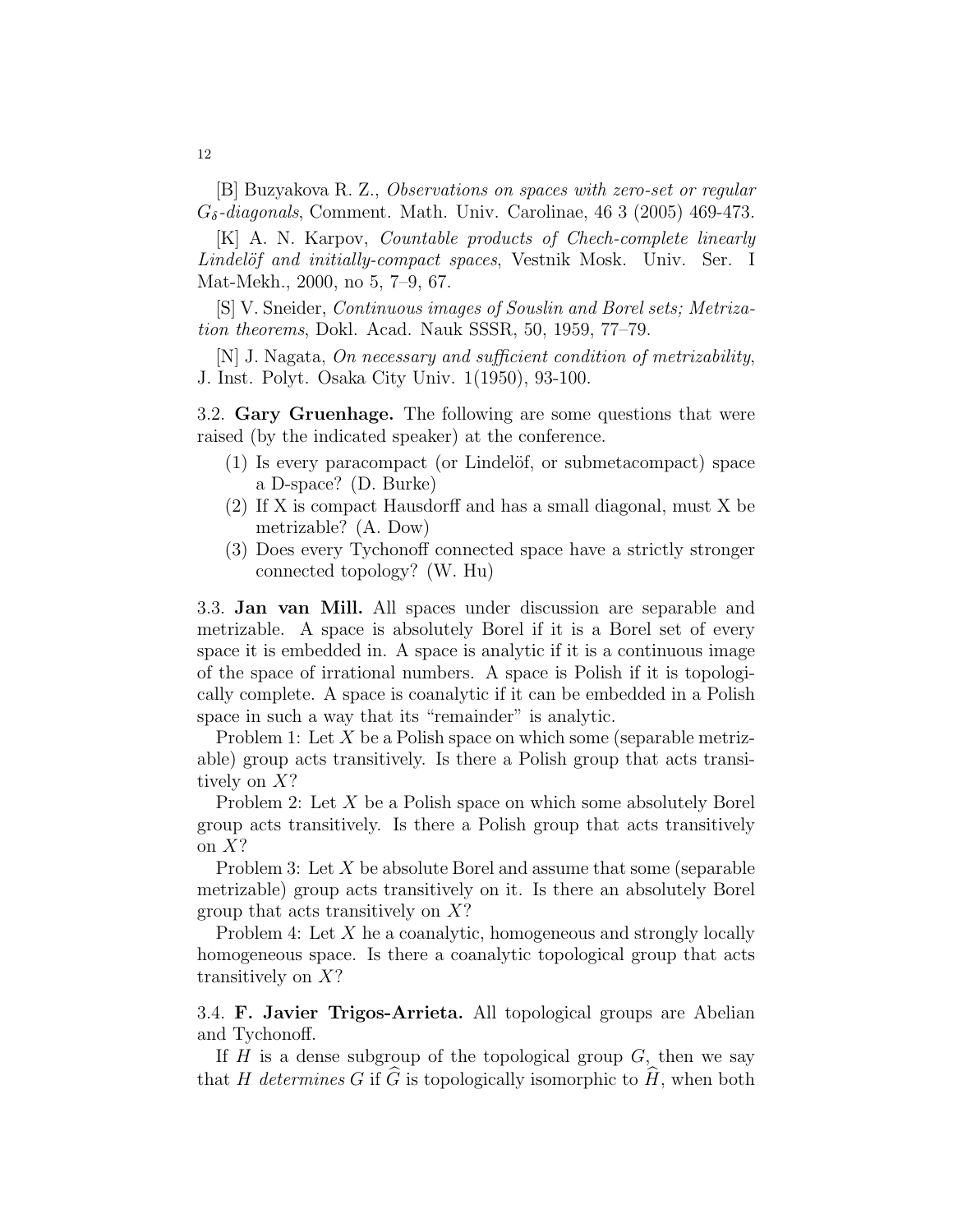groups are equipped with the compact open topology. Then G is said to be determined if every dense of its subgroups determines G.

**Question 1.** Assume that  $G_1$  and  $G_2$  are determined groups. Is  $G_1 \times G_2$  determined?

Yes when

- (1) Both groups are metrizable (Aussenhofer [1], [2] and Chasco [4].)
- (2) When one group is discrete (T-A, unpublished).

Unknown even when

(1) One group is metrizable.

- (2) One group is compact.
- (3) One group is compact and metrizable.

## Reference: [5] and [12].

Question 2. Assume that G is a compact group of weight w with  $\aleph_1 \leq w \leq \mathfrak{c}$ . Is G determined?

Unknown even when

$$
(1) G = \mathbb{T}^{\aleph_1}.
$$

(2)  $G = F^{\aleph_1}$ , F finite.

Note: G is determined if its weight is  $\aleph_0$  (equivalently, when G is metrizable, Aussenhofer [1], [2] and Chasco [4]).  $G$  is not determined if its weight is  $\mathfrak c$  or bigger [5].

Reference: [5] and [12].

**Question 3.** Is there a (measurable) subgroup A of  $\mathbb{T}$  of cardinality |A| with  $\aleph_1 \leq |A| < \mathfrak{c}$  such that the only compact sets of  $(\mathbb{Z}, \tau_A)$  are the finite ones?

Never if  $|A| = \aleph_0$ . Yes if  $|A| = c$ . For example, Leptin [9] and Glicksberg [7] were the first ones to prove it when  $A = \mathbb{T}$ . Comfort, Trigos and Wu  $[6]$  proved it true whenever A is a non-measurable subgroup of T. Barbieri, Dikranjan, Milan and Weber [3] (under MA) and Hart and Kunen [8] proved there exists A of measure zero such that the only compact sets of  $(\mathbb{Z}, \tau_A)$  are the finite ones; their subgroups A have cardinality c. On the other hand, Raczkowski [10] and [11] proved the existence of families A of groups  $A_k$ , and B of groups  $A_B$ , each family of size  $2^c$  and each of  $A_k$  and  $B_k$ , of cardinality c such that

- (1) the only compact sets of  $(\mathbb{Z}, \tau_{A_k})$  are the finite ones,
- $(2)$   $(\mathbb{Z}, \tau_{B_k})$  has non-trivial convergent sequences.

Reference: [12].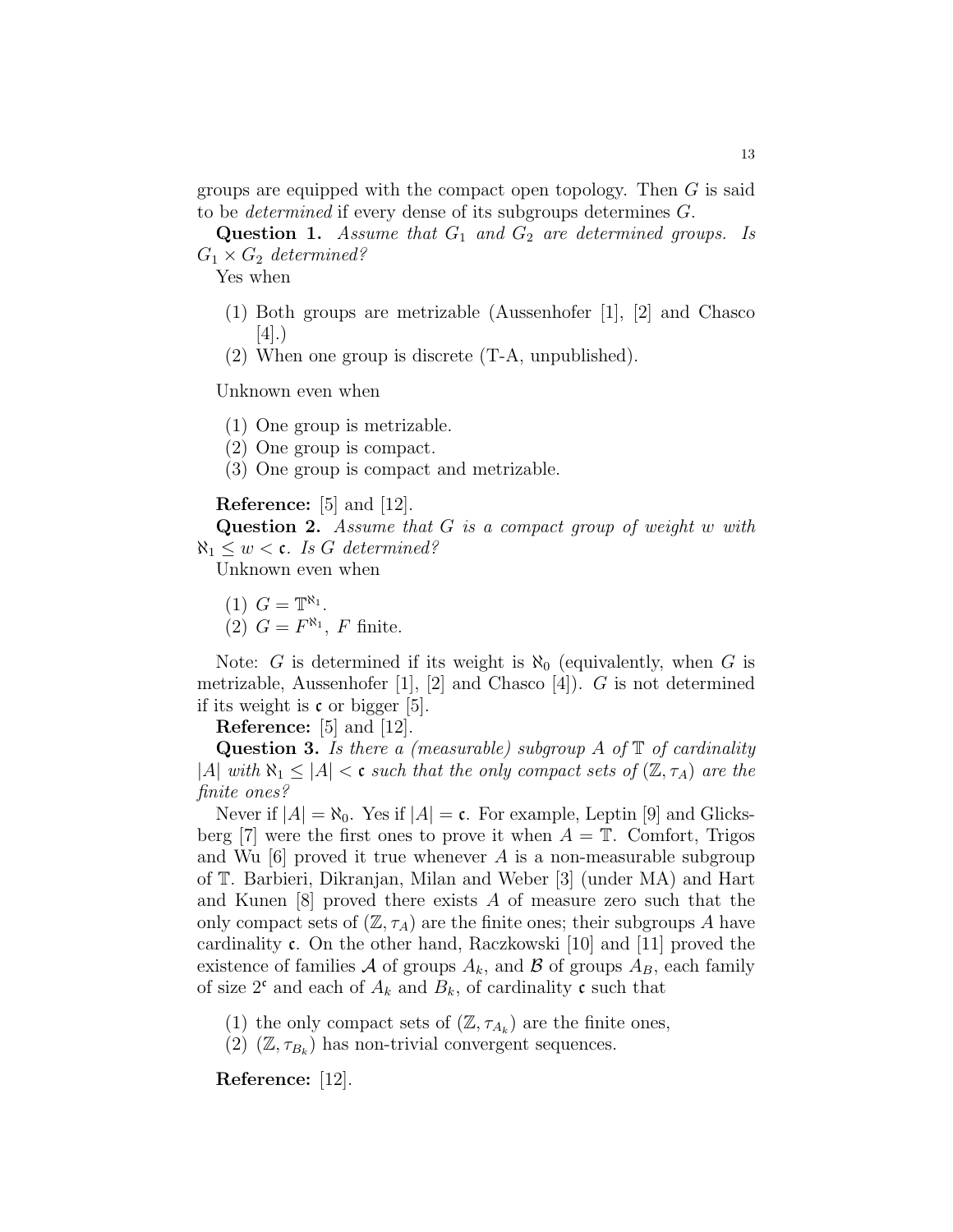#### **REFERENCES**

- [1] L. Außenhofer, Contributions to the Duality Theory of Abelian Topological Groups and to the Theory of Nuclear Groups, Ph.D. thesis. Universität Tübingen 1998.
- [2] L. Außenhofer, Contributions to the Duality Theory of Abelian Topological Groups and to the Theory of Nuclear Groups, Dissertationes Math., CC-CLXXXIV (1998), Warszawa.
- [3] Barbieri, Dikranjan, Milan and Weber, Answer to Raczkowski's questions on convergent sequences of integers, Top. Appl., 132, 2003, 89-101.
- [4] M. J. Chasco, Pontryagin duality for metrizable groups, Archiv der Math. 70 (1998), 22–28.
- [5] W. W. Comfort, S. U. Raczkowski and F. Javier Trigos-Arrieta, The dual group of a dense subgroup , Czechoslovak Mathematical Journal, 54 (129) (2004), 509-533. MR 2005h:22001. Zbl 1080.22500.)
- [6] W. W. Comfort, F. Javier Trigos-Arrieta, and Ta-Sun Wu, The Bohr compactification, modulo a metrizable subgroup, Fund. Math. 143 (1993), 119–136, Correction: 152 (1997), 97–98.
- [7] Irving Glicksberg, Uniform boundedness for groups, Canadian J. Math. 14 (1962), 269–276.
- [8] Hart and Kunen. Limits in function spaces and compact groups, Top. Appl., 151, 2005, 157-168.
- [9] Horst Leptin, Abelsche Gruppen mit kompakten Charaktergruppen und Dualitätstheorie gewisser linear topologischer abelscher Gruppen, Abhandlungen Mathem. Seminar Univ. Hamburg 19 (1955), 244–263.
- [10] Sophia U. Raczkowski-Trigos, Totally Bounded Groups, Ph.D. thesis, Wesleyan University, Middletown, Connecticut, USA, 1998.
- [11] S. Raczkowski, Totally bounded topological group topologies on the integers, Topology Appl., 121, 2002.
- [12] F. Javier Trigos-Arrieta, Two problems in topological groups. Talk given at the 40th Spring Topology and Dynamical Systems Conference, Greensboro, NC, March 23-25, 2006. At http://www.csub.edu/ jtrigos/research/sample-1.pdf .)

3.5. Judith Roitman and Scott Williams. We recall some long unsolved problems in the theory of box products.

Suppose X is a compact space and  $\Pi = \Pi^{\omega} X$  is given the box topology.

- (1) If X has weight at most  $\omega_1$ , is  $\Pi$  normal?
- (2) If X is first countable, is  $\Pi$  normal?
- (3) If X is compact metric, is  $\Pi$  normal?
- (4) If  $X = [0, 1]$ , is  $\Pi$  normal?
- (5) If  $X =$  the Cantor set, is  $\Pi$  normal?
- (6) If  $X = \omega + 1$ , is  $\Pi$  normal?

Note: yes to (1) or (2) yields (3) and the rest.  $\mathfrak{d} = \omega_1$  implies (1).  $\mathfrak{d} = \mathfrak{c}$  implies (2).  $\mathfrak{b} = \mathfrak{d}$  implies (3). Only the obvious implications from these statements are known. Each axiom proving (6) also shows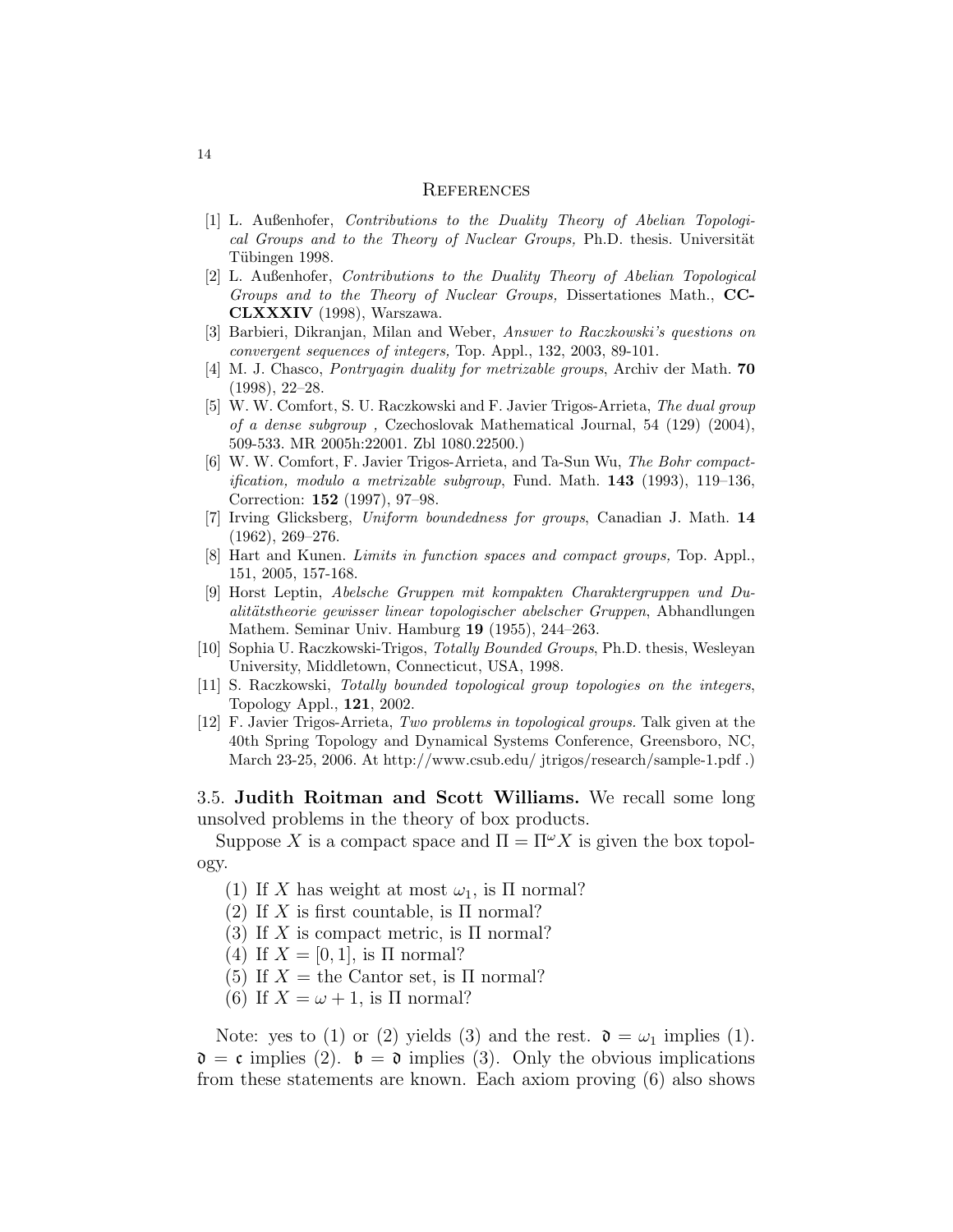(3). However, it is unknown whether (6) implies (5), (5) implies (4) or (4) implies (3). There are no known "consistent no" results about any of these.

#### **REFERENCES**

- [1] Kunen, K. On paracompactness of box products of compact spaces, Trans. Amer. Math. Soc. 240 (1987) p. 307-316
- [2] Lawrence, L. B., Failure of normality in the box product of uncountably many real lines. Trans. Amer. Math. Soc. 348 (1996), 187–203.
- [3] Roitman, J., More paracompact box products. Proc. Amer. Math. Soc. 74 (1979), no. 1, 171–176.
- [4] Rudin, M.E, The box product of countably many compact matric spaces, Gen. Top. Appl. 2 (1972) 293-248
- [5] Williams, S. W., Box Products. The Handbook for Set-theoretic Topology, North-Holland (1984) K. Kunen and J. Vaughan, eds., 169-200.
- [6] Williams, S. and Yang, S., On the countable box products of compact ordinal spaces, Topology Proceedings 12 (1987), 159-172.

3.6. Scott Williams. Is there a notion of "dimension" for metric spaces satisfying:

- (1) The dimension of Euclidean *n*-space is *n*.
- (2) The dimension of the product of metric spaces (under the sup metric) is the sum of the dimensions of the factors.
- (3) Dimension is non-increasing under distance non-increasing maps.
- (4) The dimension is unchanged under dense subspaces.

Note: (3) says this definition is affected by metrics even though the topology is the same. For compact metric spaces, the Hausdorff dimension satisfies  $(1)$ – $(3)$ .

4. Geometric Topology and Geometric Group Theory

# 4.1. Greg Bell. Geometric group theory

1. Overview Geometric group theory studies a group (usually finitely generated) from the geometric point of view. For example, on could study the Cayley graph of a finitely generated group with respect to a finite generating set. Because different choices of generating sets give rise to different metric spaces, one puts an equivalence relation on two metric spaces, saying that they are the same if they are quasiisometric. This equivalence gives rise to what is sometimes known as the large-scale or asymptotic approach to groups. Gromov began the study of so-called asymptotic invariants of infinite groups in [?]. Certain invariants are still the subject of much active research today. One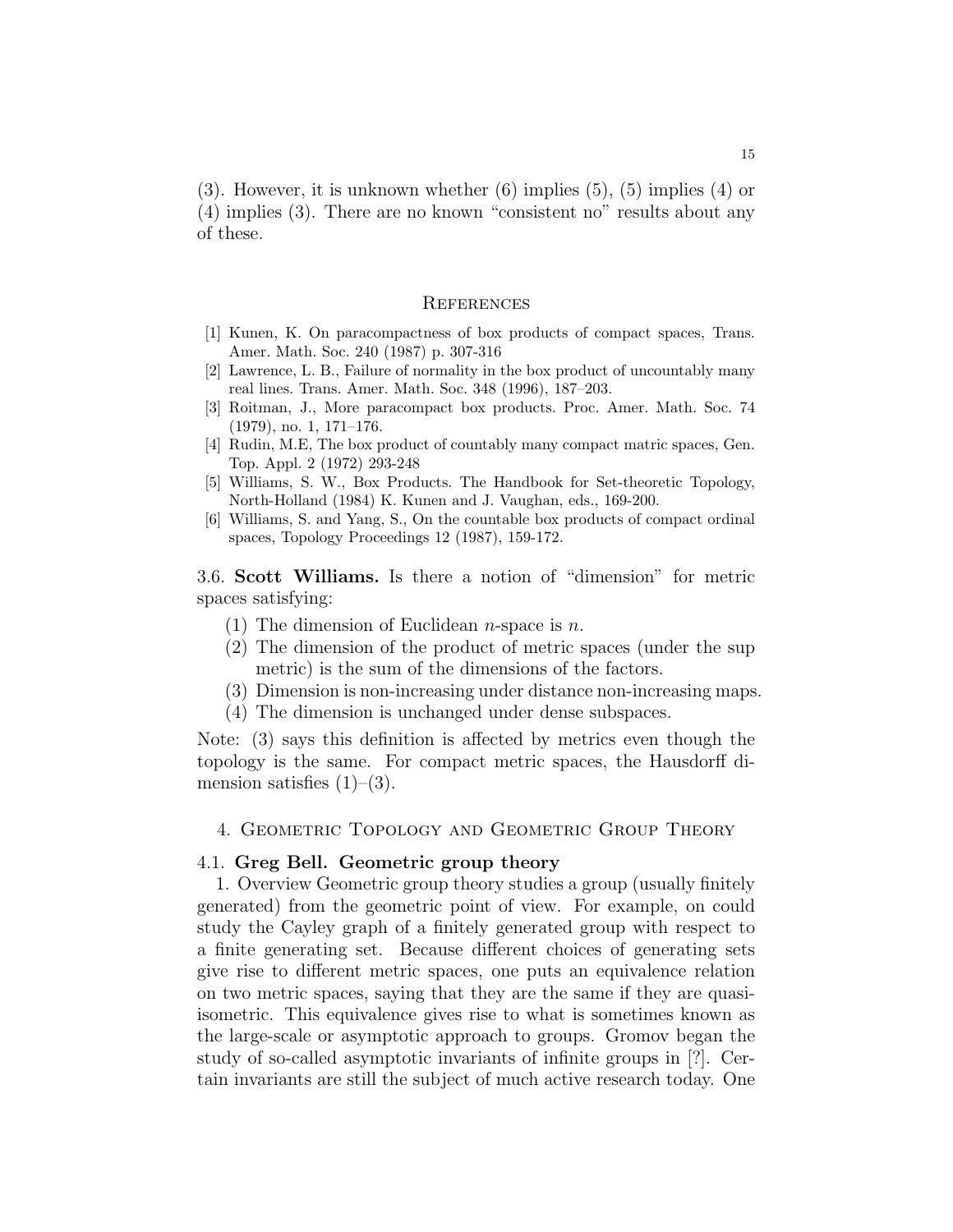immediately sees that there is a strong interest in the interaction between large-scale dimension and group theory and there is a great deal of work involving non-positive curvature of groups. There are several notions of dimensions of groups: asymptotic dimension, cohomological dimension, Assouad-Nagata dimension, etc. It is known, [?], that the cohomological dimension of a group of type FP is no more than the asymptotic dimension. Also, Piotr Nowak has identified finitely generated groups with asymptotic dimension 2 whose Assouad-Nagata dimension is infinite. Indeed the relationships between these dimensions remain a mystery in general.

2. Questions about Geometric Group Theory In addition to the open questions listed by J. Dydak, one could ask: Question 1. Is the asymptotic dimension always bounded below by the cohomological dimension for groups? Question 2. Dan Margalit [?] has computed the cohomological dimension of the Torelli subgroup of Out(Fn). Is the asymptotic dimension of this group finite? If it is finite, what is it? We observe that this question is very closely related to the corresponding question for Mapping Class Groups. In particular, it is known that the Torelli subgroup of the mapping class group has finite asymptotic dimension when genus is less than 3. For higher genus this is unknown and is equivalent to the following question [?]: Question 3. Is the asymptotic dimension of the mapping class group of a surface with genus at least 3 finite? 1

3. A group is said to be exact if it admits a topologically amenable action on its Stone-Cech compactification, see [?]. It is also known that groups with finite asymptotic dimension are exact ([?]). A natural question, then, is the following: Question 4. Are the mapping class groups of surfaces with genus at least 3 exact? Are the corresponding Torelli groups exact? The non-positive curvature condition can be brought in at this point. It is known [?] that a hyperbolic group has finite asymptotic dimension (and is therefore exact). The corresponding question for non-positively curved groups (or CAT(0) groups) remains open. This remains one of the largest unsolved problems in this area of interaction between curvature and dimension: Question 5. Do CAT(0) groups have finite asymptotic dimension? In some sense, between CAT(0) groups and hyperbolic groups lie groups that are  $CAT(0)$  with isolated flats. As these are so-called relatively hyperbolic, these groups have finite asymptotic dimension by a result of Osin, [?]. Another large, well-studied class of groups for which the finiteness of asymptotic dimension remains unknown is automatic groups. Question 6. Do automatic groups have finite asymptotic dimension? Are automatic groups exact?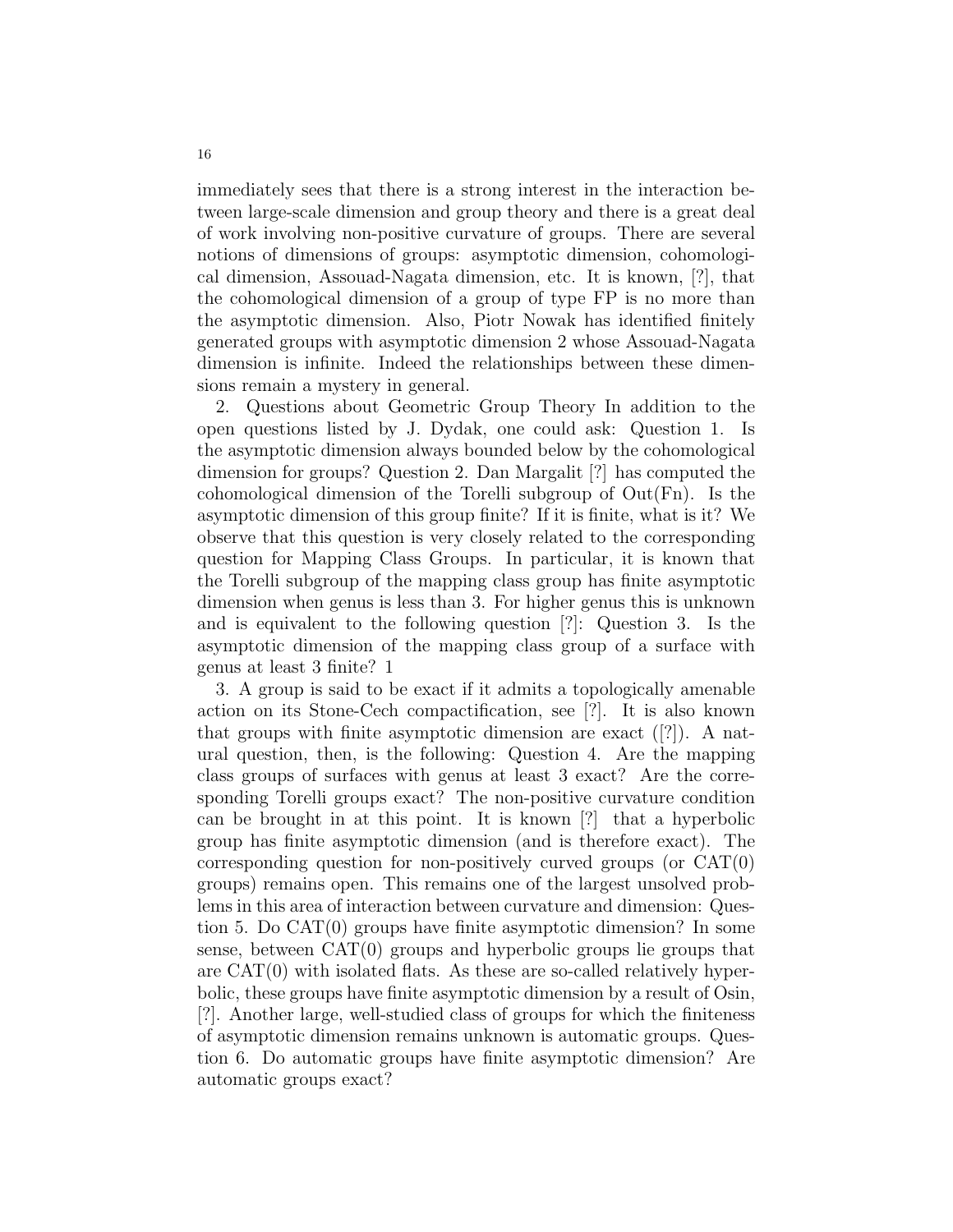### References

1. G. Bell and K. Fujiwara, The asymptotic dimension of a curve graph is finte, arXiv: math. $GT/0509216$ ,  $(2005)$ .

2. M. Bestvina, K.-U. Bux and D. Margalit, Dimension of the Torelli group for  $Out(Fn)$ , arXiv: math. $GT/0603177$  (2006).

3. A. Dranishnikov, Cohomological approach to asymptotic dimension, available on-line at http://arXiv.org/abs/math.MG/0608215, (2006).

4. M. Gromov, Asymptotic invariants of infinite groups, Geometric Group Theory, London Math. Soc. Lecture Note Ser. (G. Niblo and M. Roller, eds.), no. 182, 1993.

5. N. Higson and J. Roe, Amenable group actions and the Novikov conjecture, J. Reine Angew. Math. 519 (2000), 143153.

6. D. Osin, Asymptotic dimension of relatively hyperbolic groups, Int. Math. Res. Not. (2005), no. 35, 21432161.

4.2. Michael Davis. The Eilenberg-Ganea problem: Given a discrete group G, its geometric dimension,  $gd(G)$ , is the smallest dimension of a  $K(G, 1)$  complex; its *cohomological dimension*,  $cd(G)$ , is the lenght of the shortest projective resolution of the trivial G-module. Obviously,  $gd(G) > cd(G)$ . The Eilenberg-Ganea Problem asks whether equality always holds. By work of Eilenberg-Ganea and Stallings and Swan, the only possibility for a counterexample would have  $cd(G) = 2$ and  $qd(G) = 3$ . It is conjectured that counterexamples can be constructed using Coxeter groups. For example, let  $L$  be a two dimensional acyclic complex which is not simply connected. Let W be the right-angled Coxeter group with one generator of order 2 for each vertex of L and relations that two generators commute whenever they are connected by an edge. Let  $G$  be a torsion-free subgroup of finite index in W. Then  $cd(G) = 2$ . It seems plausible that  $gd(G)$  is always 3.

## 4.3. Alexander Drainisnikov. Aperiodic colorings of groups

**Problem:** Does a finitely generated group  $\Gamma$  with  $asdim(\Gamma) = n$ admit a coarse embedding into product of  $n + 1$  binary trees.?

Definition. A coloring of a set X by the set of colors  $F$  is a map  $\phi: X \to F$ . We consider the product topology on the set of all colorings  $F^X$  of X where F is taken with the discrete topology. A coloring  $\phi : \Gamma \to F$  of a discrete group  $\Gamma$  is called aperiodic if  $\phi \neq \phi \circ g$ for all  $g \in \Gamma, g \neq e$ . A coloring  $\phi : \Gamma \to F$  of a discrete group is called limit aperiodic if every coloring  $\psi \in \overline{\phi\Gamma} \subset F^{\Gamma}$  is aperiordic.

Question: Does every group admit a limit aperiodic coloring by finitely many colors?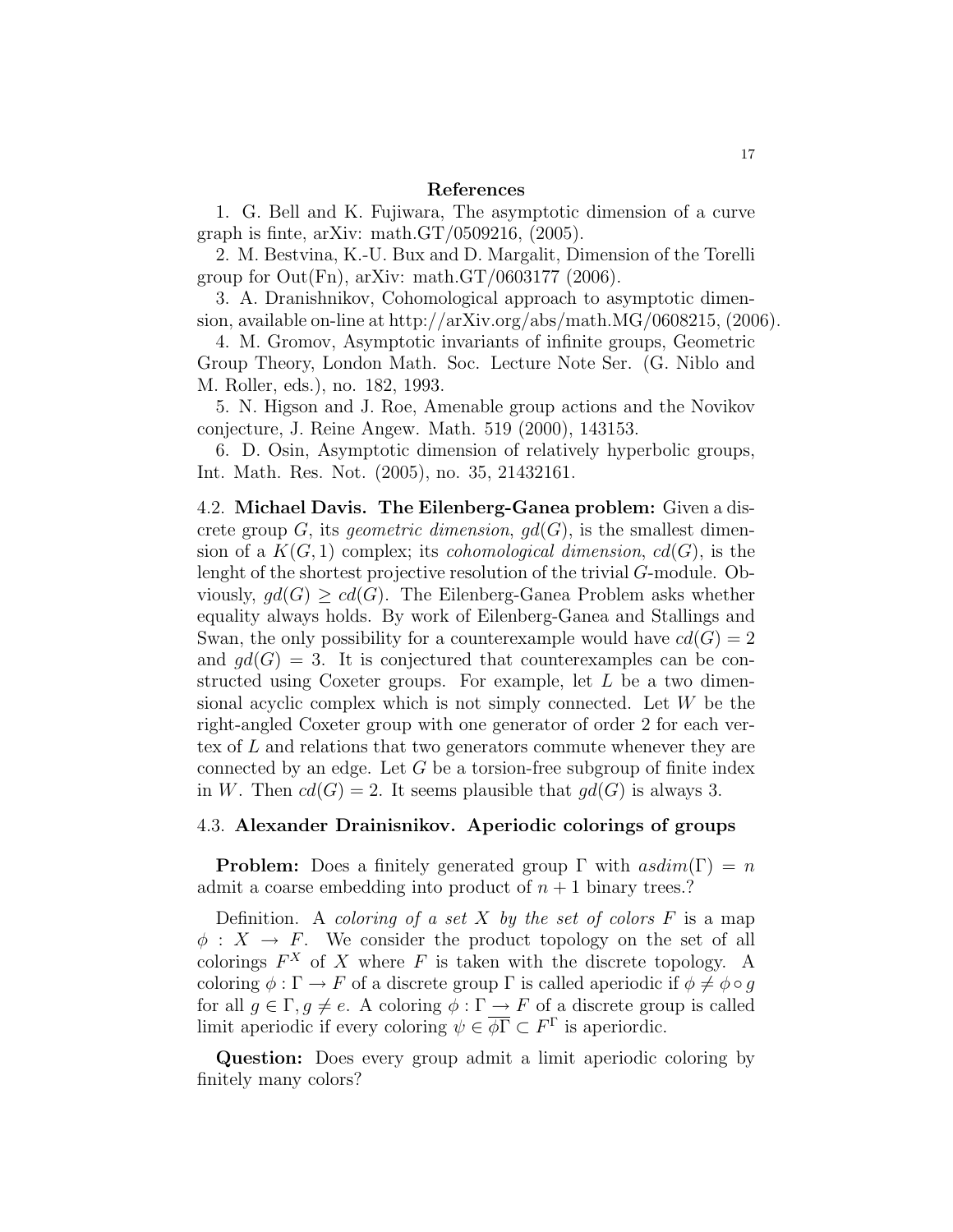So far an affirmative answer is given for Coxeter groups and Gromov hyperbolic groups.

4.4. J. Dydak. Future of asymptotic dimension theory. The most interesting set of questions in asymptotic dimension theory deals with various characterizations of the three main dimensions; asymptotic dimension, Assouad-Nagata dimension, and asymptotic Assouad-Nagata dimension. As in cohomological dimension theory, where the geometrically defined covering dimension has, as algebraic counterpart, the integral dimension, there are three basic pairs of dimensions:

- a. Asymptotic dimension and the dimension of Higson corona,
- b. Asymptotic Assouad-Nagata dimension and the dimension of the sublinear Higson corona,
- c. Assouad-Nagata dimension and the smallest  $n$  such that  $S<sup>n</sup>$  is a Lipschitz extensor of the space.

In each case it is known that if the first dimension is finite, then both of them are equal. However, no example is known of the first dimension being infinite and the second dimension finite. In cohomological dimension it took 50 years to find a compact space with finite integral dimension and infinite covering dimension. Hopefully, based on experience gained, the time needed to untangle the differences between above pairs of dimensions will be shorter.

Asymptotic dimension theory of groups is fairly developed. The most interesting problem left open is if mapping class groups have finite asymptotic dimension. Also, in case it is finite it would be of interest to tie it to some geometrical property.

However, in case of Assouad-Nagata dimension of groups, not much is known. The most pressing issue is establishing its finiteness for basic classes of groups (nilpotent groups, polycyclic groups, mapping class groups). The second issue is to establish if Assouad-Nagata dimension and asymptotic dimension coincide for those classes of groups.

4.5. Jennifer Schultens. There a problem I would like to mention: Can the connect sum of two unstabilized Heegaard splittings be stabilized?

A handlebody is a 3-manifold with boundary that is a 3-dimensional fattening of a graph. A Heegaard splitting is a decomposition of a 3 manifold via a surface that cuts the 3-manifold into two handlebodies. Given a Heegaard splitting of a 3-manifold, one can add a trivial handle to the Heegaard splitting to obtain a new Heegaard splitting. This operation is called stabilization.

18